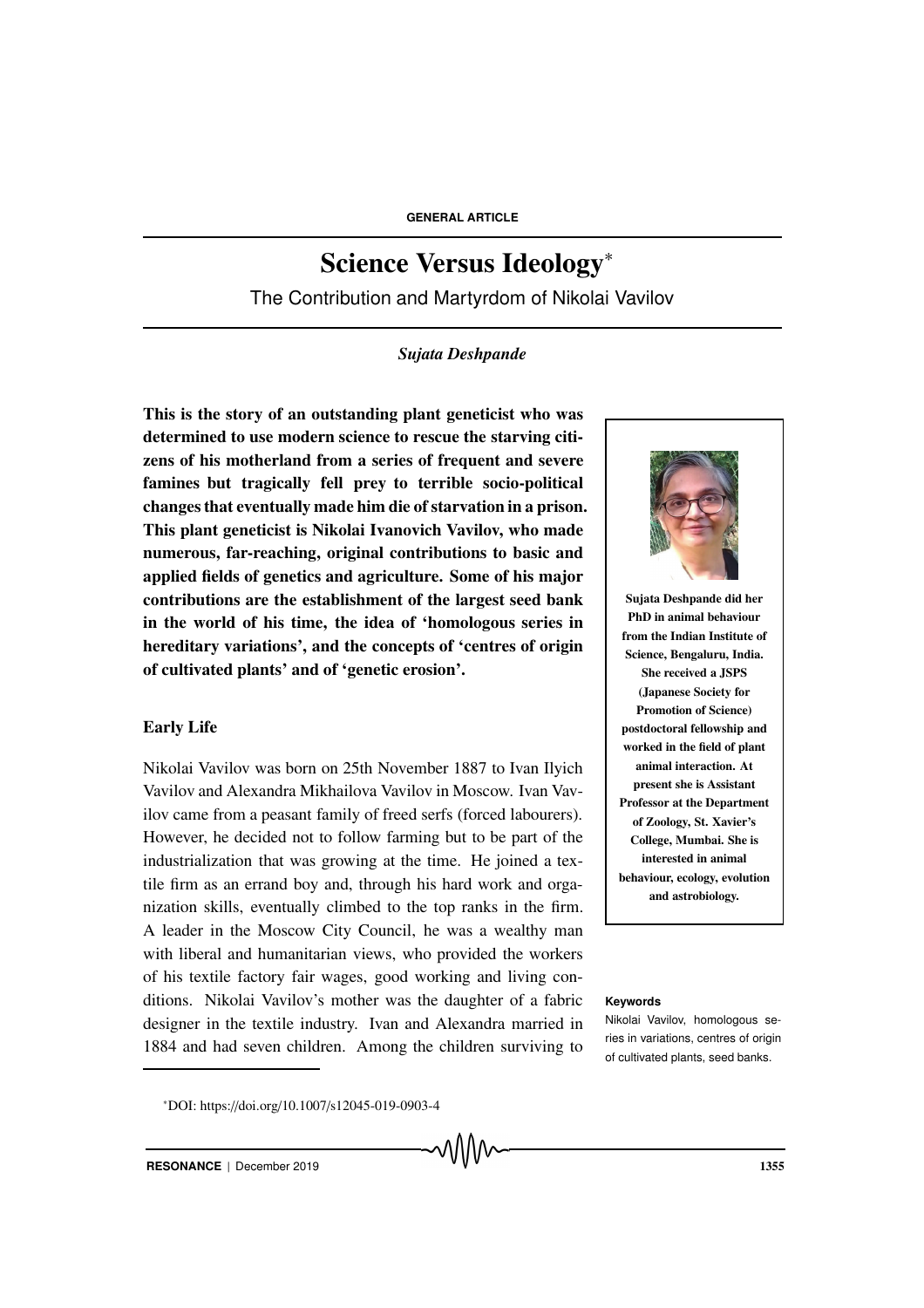adulthood were two daughters – Alexandra and Lydia – and two sons – Nikolai and Sergei. Though they were well off, Ivan Ilyich and Alexandra Mikhailova brought up their children in a simple and modest household, in which rules of hard work and discipline were strictly followed. As their father saw it and was a custom of that time, the daughters went on to get a medical education and the sons were encouraged to take up commerce. However, Nikolai and Sergei were fascinated by science from an early age and eventually followed their interests in botany and physics, respectively, to become renowned scientists in their fields. The books by John Pringle [1] and Igor Loskutov [2] give a detailed account of Nikolai Vavilov's life. This article is based on the biographical information given in these books in addition to other references cited.

Nikolai Vavilov's life is a complex fabric woven from the events of personal importance as well as that of scientific and sociopolitical significance at the national and international levels. To understand his life, one needs to look closely at the scientific developments in biology and socio-political upheavals that took place during 1880–1940. In about less than three decades before Vavilov's birth, the world had seen the publication and rise of Darwin's theory. Augustus Weismann had disproved the theory of inheritance of acquired characters; however, this theory was to maintain its hold in Russia and become one of the reasons for Vavilov's end. Soon after Vavilov's birth, came the Great Famine of 1891 which took thousands of lives in Russia. More famines (natural and/or man-made) were on the way to strike the Russian land. In 1900, Mendel's theory was rediscovered [3]. In 1905, the British biologist and one of the main popularisers of Mendel's theory, William Bateson, coined the term 'genetics' [4], and this new branch of biology was rising fast in America and Europe. The first major event of the Russian revolution took place in January 1905 (Bloody Sunday) in the form of Czarist guards firing at the peaceful demonstration that demanded better working conditions for workers and killing one hundred and thirty unarmed people. The socio-political situation in Russia was becoming tur-

Nikolai Vavilov's life is a complex fabric woven from the events of personal importance as well as that of scientific and socio-political significance at the national and international levels.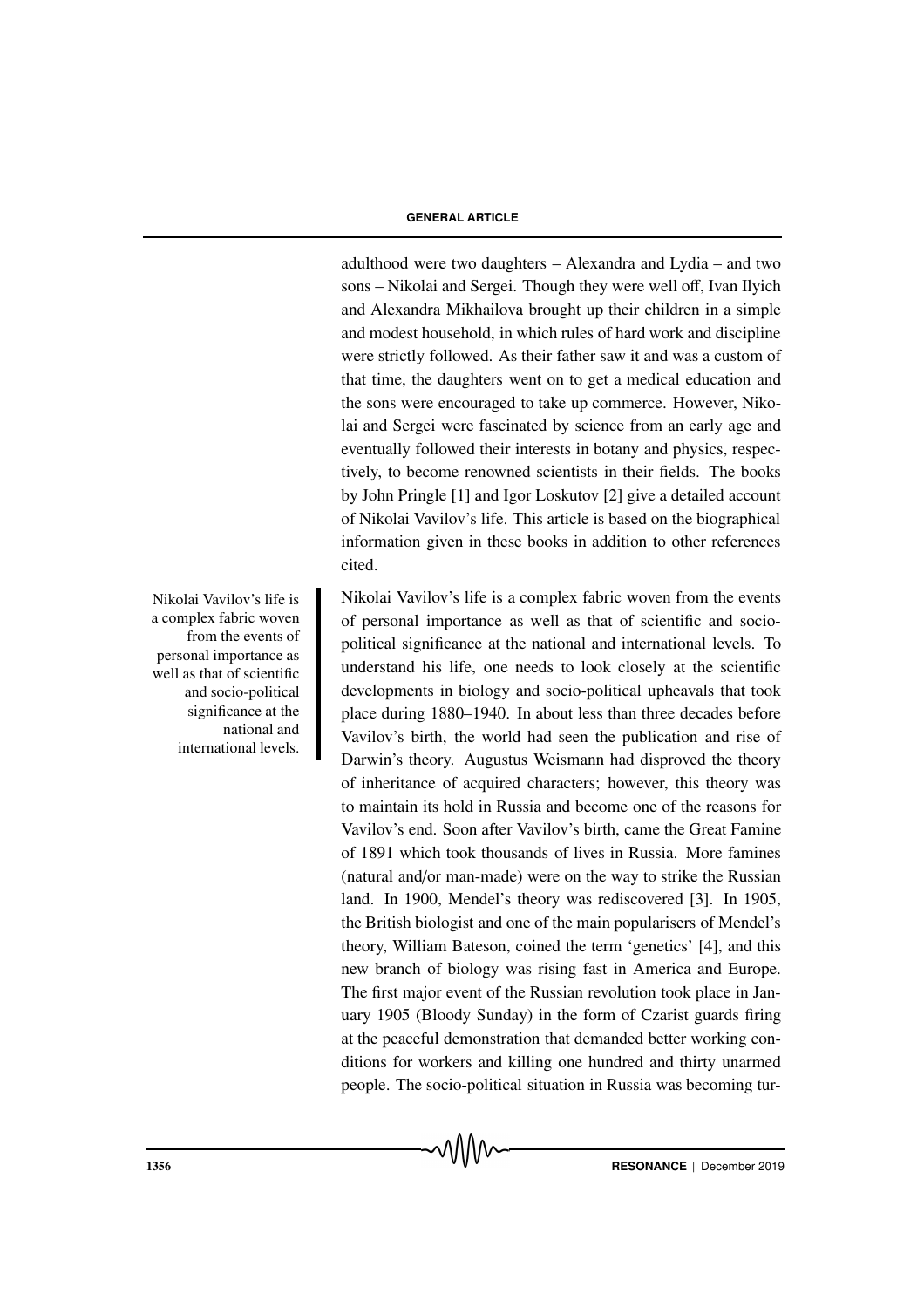bulent. Russia was going to experience revolution and civil war from 1917 to 1923. The world was going to see the two great wars – World Wars I (1914–18) and II (1939–45).

#### Graduation

Nikolai Vavilov joined, as per his father's wish, and graduated from Emperor's High School of Commerce in 1906. However, for his higher education, he chose to study agriculture and graduated from Petrovskaya Agricultural Institute (now known as Timiryazev Agricultural Academy), Moscow. He was very active at the institute – taking part in a student expedition to the Caucasus in 1908 and writing a report on *Darwinism and Experimental Morphology* for the meeting held to celebrate Darwin's Centennial in 1909. He completed his diploma work on the protection of agricultural plants from pests in 1910 [5]. He graduated from the institute in 1911. Vavilov created quite an impression on the teachers and students of his time in the institute. He was a bright, hardworking student and a good looking, handsome fellow. This is where he met his first wife – Yekaterina Sakharova – whom he married in 1912. Together they had one son, Oleg Vavilov, who died in a mysterious skiing accident in 1946.

Nikolai Vavilov graduated from the Petrovskaya Agricultural In-<br>The recurrent famines stitute, having carried out his diploma work on the protection of crops from pests. The recurrent famines and the sorrow state of agriculture had left an impact on young Vavilov's sensitive mind, and he decided to concentrate on the study of cultivated plants to increase their productivity to eliminate famines in his country and elsewhere. He had also realised that the study of Mendel's work and Genetics would hold answers to develop the varieties of crop that would resist pest attacks and would survive the Russian climatic conditions. Thus, soon after graduation, he launched himself in the field of plant-hunting and breeding. Here plant breeding refers to developing new varieties of crops that would give a higher yield, resist pest attacks and tolerate harsh climate. He needed mentors in the field and approached two eminent people –

and the sorrow state of agriculture had left an impact on young Vavilov's sensitive mind, and he decided to concentrate on the study of cultivated plants to increase their productivity to eliminate famines in his country and elsewhere.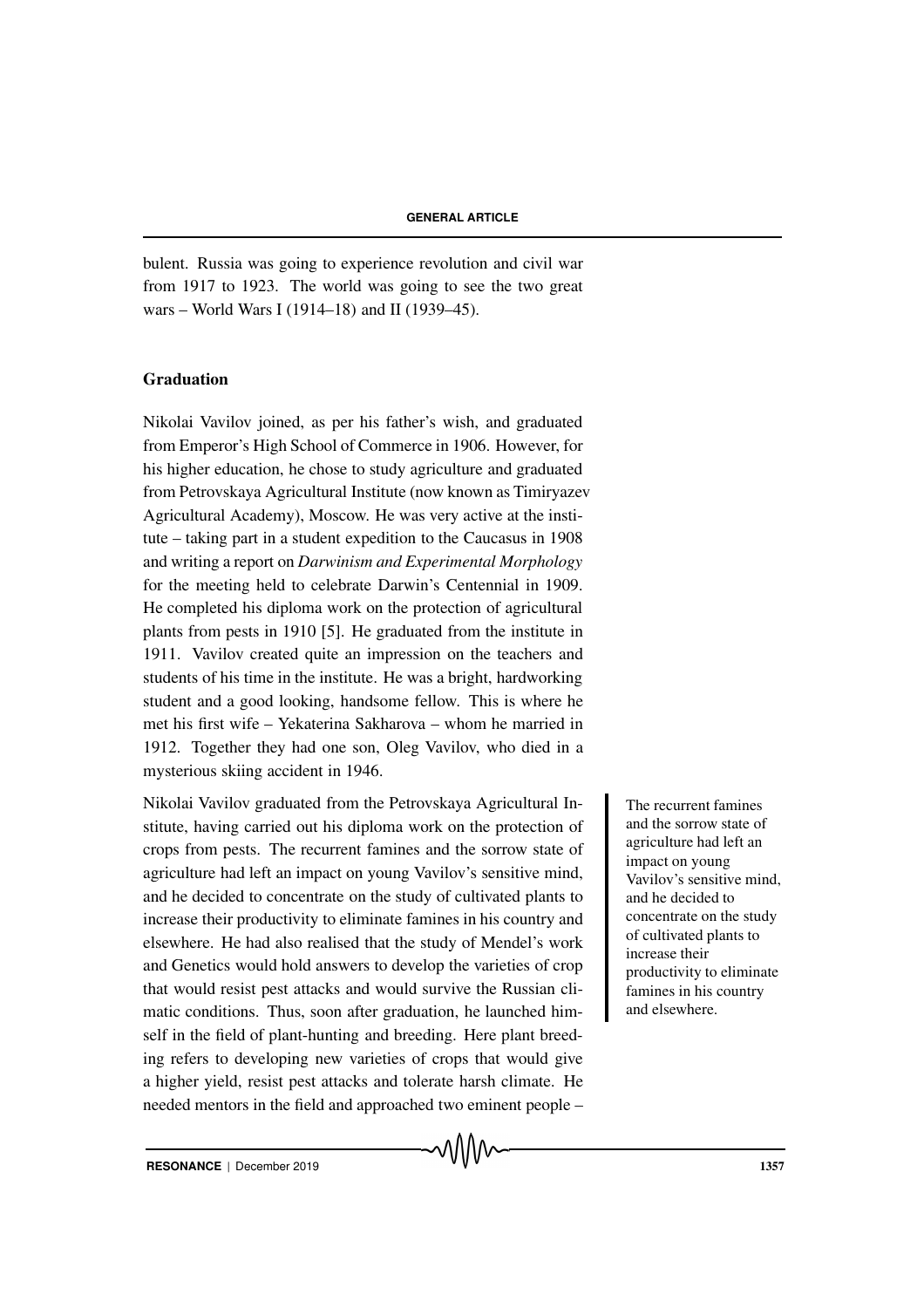Figure 1. (Left) Robert Regel (Image credit: Loskutov 1999 and VIR Archive). (Right) William Bateson (Image credit: Wikimedia).



the Russian horticulturist Robert Regel (*Figure* 1) and the British biologist William Bateson.

# Aspiring Scientist

In 1911, Vavilov wrote to Professor Robert Regel, the Director of the Bureau of Applied Botany, requesting to join the Bureau. The Bureau, at that time, was a well-known and respected institution for studies on crop diversity in Russia and abroad. Prof. Regel accepted him. Here, Vavilov worked mainly on wheat for a year. Prof. Regel was impressed with Vavilov's work and provided reference letters to introduce young Vavilov to scientists abroad. From 1913 to 1914, Vavilov worked in Britain, France and Germany.

Before going abroad, in 1912, Vavilov conducted lectures for the Golytsin Higher Agricultural Course for Women. In his lecture on 'genetics and its linkage with agronomy', he spoke about Mendel's theory [3, 6], and de Vries's and Johannsen's work related to mutation theory [6]. He highlighted the possibilities of developing new crop varieties based on Mendel's principles. One can visualize the young scientist, in his mid-twenties, mastering modern developments in the science of his time and connecting scientific theory to practice.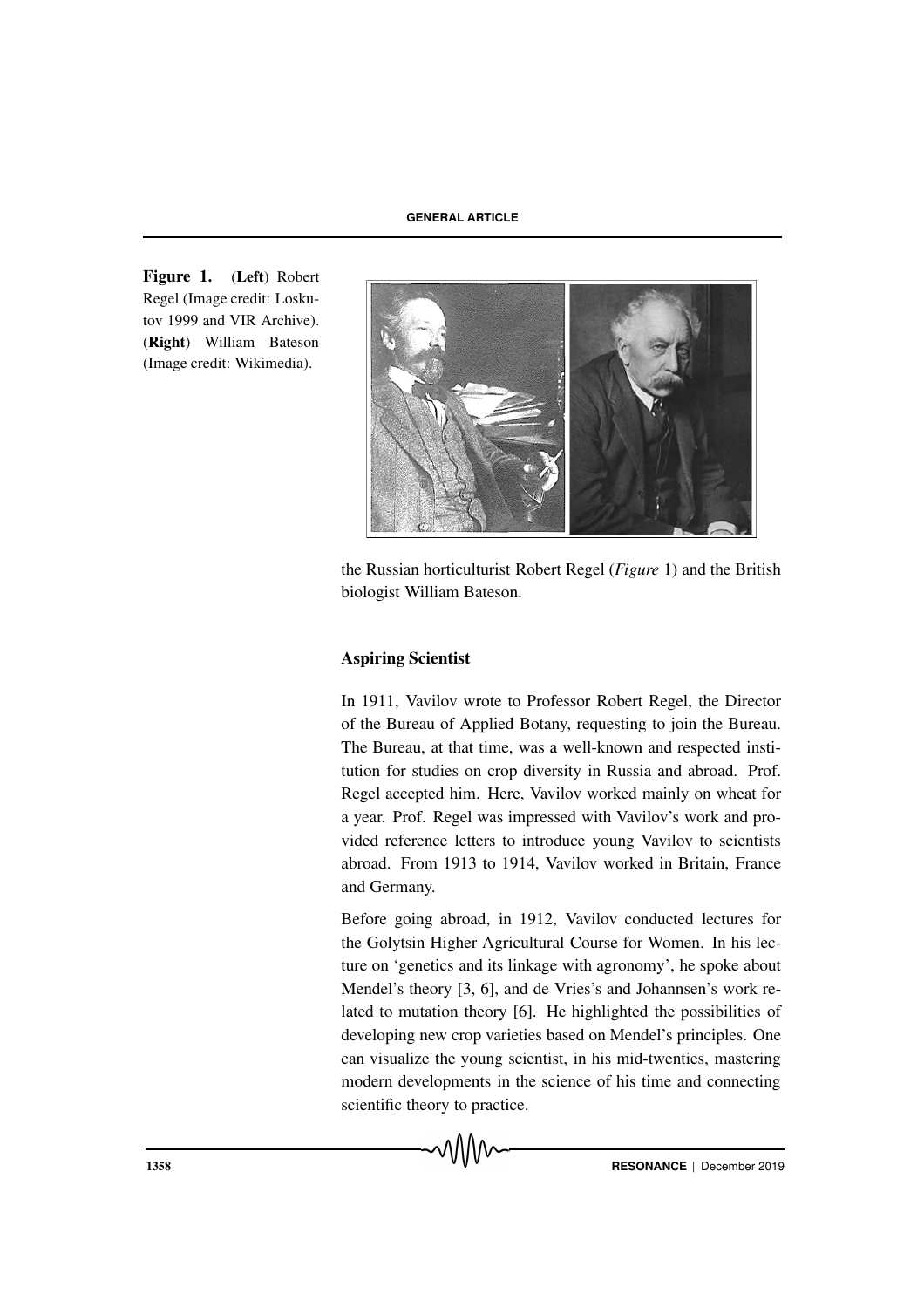In Britain, Vavilov worked with William Bateson at John Innes In Britain, Vavilov Horticultural Institute, Merton. Though Bateson was some 26 years elder to Vavilov, the former treated the latter as an equal. The two became good friends and continued their correspondence until Bateson's death in 1926. Vavilov also spent time with V. H. Blackman at the Institute of Plant Physiology, London, and with R. Punnett [7] (creator of Punnett's square to predict possible genotypes) and Sir Roland Biffen at Cambridge University. There, he studied immunity of cereal plants to diseases. He also interacted with the wheat scientist, Sir John Percival, at the University of Reading. Vavilov visited Darwin's personal library at the Botanical Institute in Cambridge! What a place to visit and see pages written by Darwin himself – it would be a dream of perhaps every student of evolutionary biology! He studied Darwin's work on plant domestication and breeding. And as it has happened to many, Darwin's work left a deep impact on him, sowing the seeds of the origin of cultivated plants in his mind.

In France, Vavilov worked at Pasteur Institute and at France's important agricultural firm of Vilmorin and Andrier. He developed important contacts with the Vilmorins, which became useful to him later during his plant hunting expeditions. In Germany, he visited the eminent scientist Ernst Haeckel [8]. Vavilov had to cut short his studies abroad to return to Russia as World War I broke out in 1914. During the return, the ship carrying his plant samples sank after being struck by a German mine. Vavilov lost all his plant samples.

Back in his homeland, he was spared from the compulsory joining of military, owing to a childhood accident in a chemistry experiment that caused blurred vision in one eye. He joined Petrovskya Agricultural Institute to pursue research on disease-resistant crops. He identified the wheat variety that was resistant to mildew<sup>1</sup> attack. <sup>1</sup>A fungal infection. By 1916, Vavilov had become a promising young scientist. He also started field trips to collect various cereal crops to enrich the collection of his institute and to find disease-resistant varieties of wheat. His mentor Prof. Robert Regel was impressed with the work of this bright young scientist and recommended him to the

worked with William Bateson at John Innes Horticultural Institute, Merton. Though Bateson was some 26 years elder to Vavilov, the former treated the latter as an equal. The two became good friends and continued their correspondence until Bateson's death in 1926.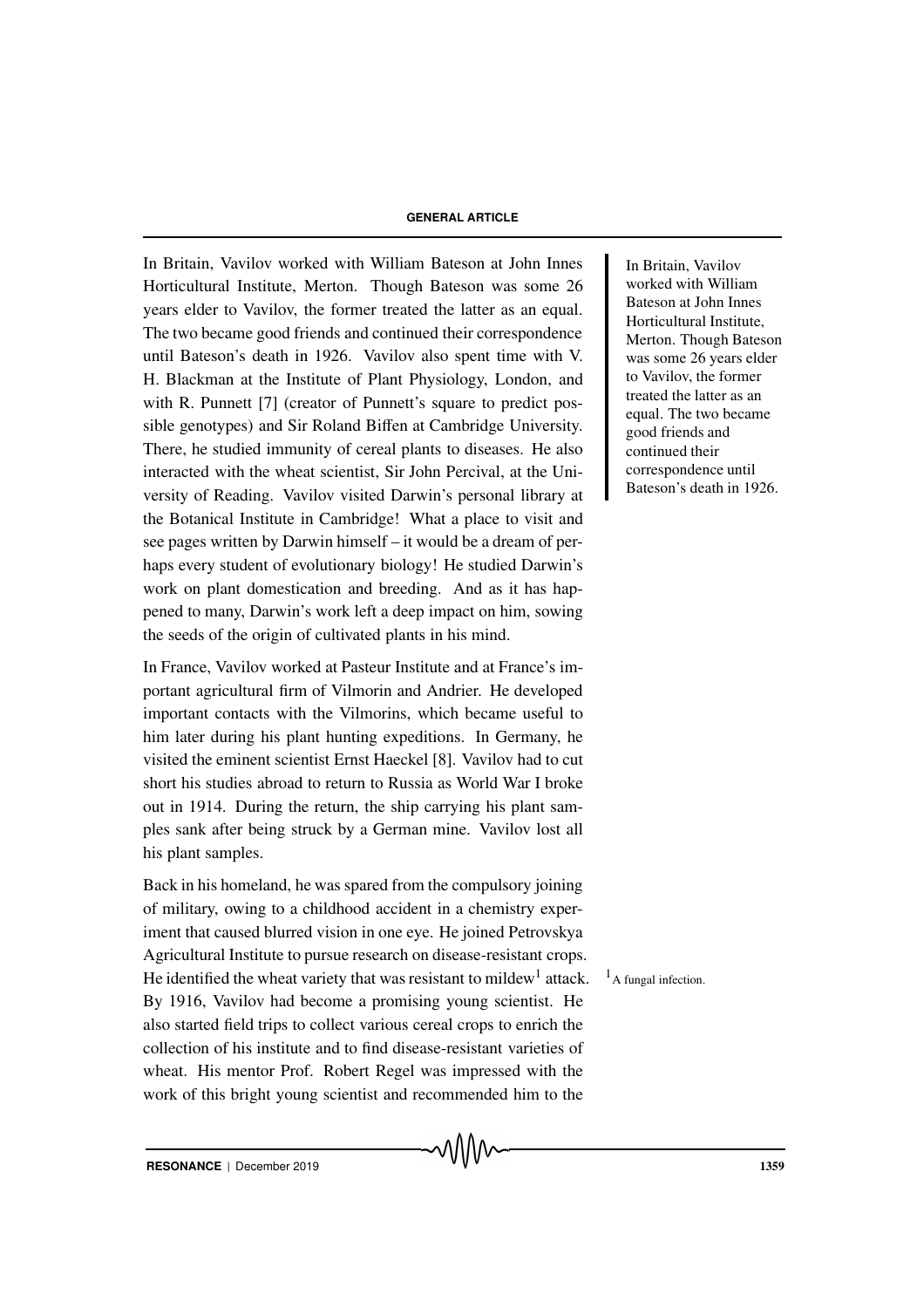Ministry of Agriculture. Vavilov joined the Faculty of Agriculture, University of Saratov as a professor. He stayed here from 1917 to 1920. In 1921, he succeeded Prof. Regel after the latter's death, to become the Director of the Bureau of Applied Botany.

#### The Explorer and the Visionary

While Vavilov was busy developing his science, World War I was raging around. In 1916, the Russian soldiers fighting on the Persian front were falling sick (becoming dizzy and unable to focus) after eating local bread. Vavilov was consulted to solve the problem and was taken near the Persian border. He could easily solve the problem. He realised that the wheat used to make the bread was infested with the highly toxic weed, Darnel ryegrass (*Lolium temulentum*). The military gave orders forbidding the use of local grain in making bread. After solving this problem for the military, Vavilov embarked upon his pursuit of plant hunting. In Persia, he collected seeds of wild perennial flax and high-quality rice to be taken back to his institute in Moscow. He also collected samples of wheat, barleys, ryes and other crops.

During his time with William Bateson, Vavilov had developed the idea of 'plant hunting' – to look for and study new varieties of crop plants in various parts of the world. At that time, the plant breeders had started searching for those varieties of the wild relatives of crop plants to develop disease-resistant, hardy crops. Vavilov realised the importance of developing such varieties to increase crop productivity, and hence eliminate famine. He had also realised that this natural diversity was at the risk of elimination due to the destruction of natural habitats for various reasons (the problem that has intensified tremendously in our time). It is the genius of Vavilov that he realised the problem of 'genetic erosion' i.e. the loss of biodiversity, about hundred years ago, when the term 'biodiversity' was not even coined [9].

Vavilov decided to do two things – first, to identify, collect and study cultivated crops and their wild relatives from their native habitats, and second, to conserve the diversity of cultivated plants

It is the genius of Vavilov that he realised the problem of 'genetic erosion' i.e. the loss of biodiversity, about hundred years ago, when the term 'biodiversity' was not even coined.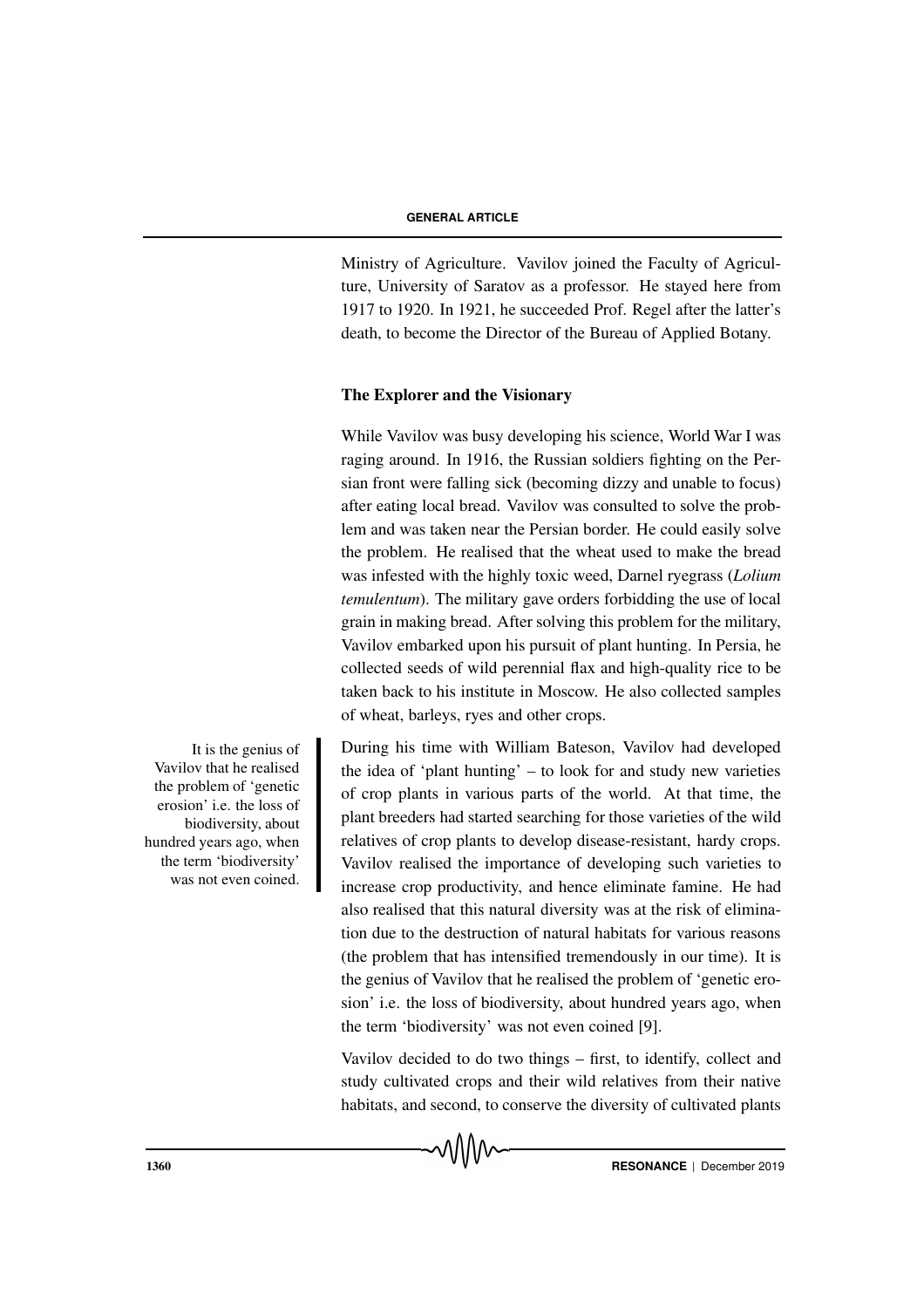and their wild varieties by building seed banks or gene banks as they are called today. To carry out these two tasks, he set out on expeditions all over Russia and the world. *Table* 1 lists the expeditions he undertook along with his students and co-workers. In addition to numerous trips within his own country, he and his teams went to about 50 countries and 5 continents. They collected many plant samples (called 'accessions') in the form of seeds, stems, roots and fruits. In Vavilov's time, his teams collected over 36,000 accessions of wheat, over 23,000 accessions of legumes, over 10,000 accessions of maize, about 18,000 accessions of vegetables, about 12,000 accessions of fruits and small fruit crops and over 23,000 accessions of forage!

Even today, in the era of digital maps, GPS, emails and mobile networks, arranging an expedition is a laborious task. There are so many things to manage while planning an international expedition – permissions at home and at foreign locations, route planning, food, equipment, transport, accommodation, inter-personal relations, local hospitality and so on. Imagine the task about a non-line on his expeditions, hundred years back in the absence of quick and widespread communication systems. But Vavilov managed this herculean task. The expeditions, of course, were not easy. He faced many problems, including lack of enough funds. On his trip to Iran, he was arrested and was accused of being a spy as he was carrying German textbooks. In Pamir, his local guides abandoned him. During a train journey in Afghanistan, he landed on buffers when stepping between two cars and the train kept thundering on. On his trip to Syria, he contracted malaria and typhus. But Vavilov was undeterred and continued his mission of collecting plants. He worked with indefatigable energy. He had no problem sleeping on the earthen floor of a native hut at night. To communicate with the locals and to talk to the local farmers about their cultivation practices, he learnt their languages. He thus knew about a dozen languages. On these expeditions, Vavilov not only collected plants but also gathered information about local cultivation techniques, site ecology, geographical and meteorological conditions of the countries, and archaeological, ethnographical, historical and lin-

Vavilov not only collected plants but also gathered information about local cultivation techniques, site ecology, geographical and meteorological conditions of the countries, and archaeological, ethnographical, historical and linguistic aspects (e.g. local names of the crops) of the regions.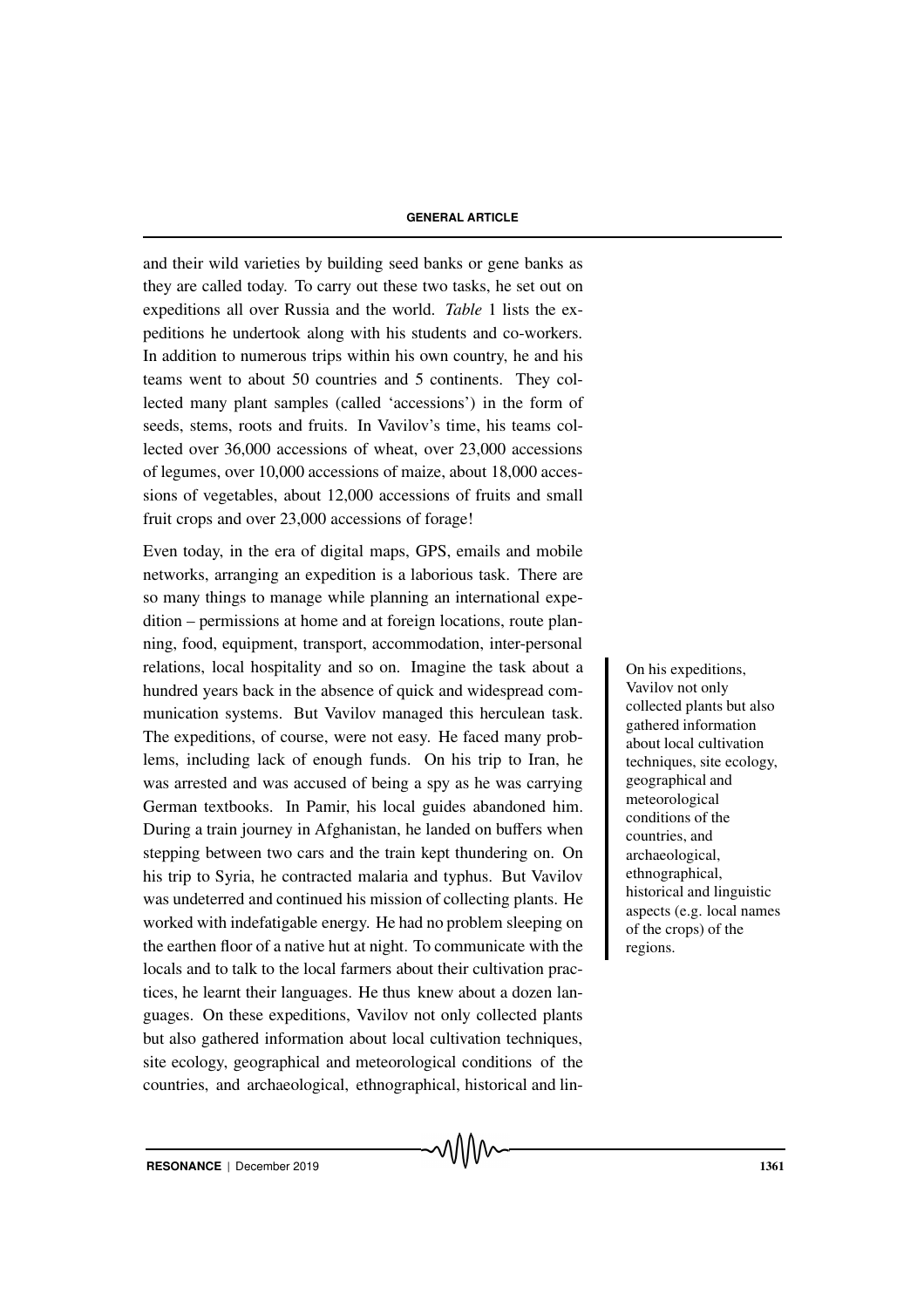#### **GENERAL ARTICLE**

| Year    | Location                                                                                                                                                                                                                                                                                                                                                                                                                                                                                                          |
|---------|-------------------------------------------------------------------------------------------------------------------------------------------------------------------------------------------------------------------------------------------------------------------------------------------------------------------------------------------------------------------------------------------------------------------------------------------------------------------------------------------------------------------|
| 1916    | Iran (Hamadan, Khorasan), Pamir (Shungan, Rushan and Khorog)                                                                                                                                                                                                                                                                                                                                                                                                                                                      |
| 1921    | Acquaintance visits to Canada (Ontario) and USA (New York,<br>Pennsylvania, Maryland, Virginia, North and South Carolina, Kentucky,<br>Indiana, Illinois, Iowa, Wisconsin, Minnesota,<br>North and South Dakota, Wyoming, Colorado, Arizona,                                                                                                                                                                                                                                                                      |
|         | California, Oregon, Maine)                                                                                                                                                                                                                                                                                                                                                                                                                                                                                        |
| 1924    | Afghanistan (Herat, Afghan Turkestan, Gaimag, Bamian, Hindu Kush,<br>Badakhshan, Kafiristan, Jalalabad, Kabul, Herat, Kandahar, Baquia,<br>Helmand, Farakh, Sehistan)                                                                                                                                                                                                                                                                                                                                             |
| 1925    | Khoresm (Khiva, Novyi Urgench, Gurlen, Tashauz)                                                                                                                                                                                                                                                                                                                                                                                                                                                                   |
| 1926-27 | Mediterranean countries (France, Syria, Palestine, Transjordan, Algeria,<br>Morocco, Tunisia, Greece, Sicily, Sardinia, Cyprus, Crete, Italy, Spain,<br>Portugal and Egypt) and Abyssinia (Djibouti, Addis Ababa,<br>banks of Nile, Tsana Lake), Eritrea (Massaua) and<br>Yemen (Hodeida, Jidda, Hedjas)                                                                                                                                                                                                          |
| 1927    | Mountainous regions in Wuertemberg (Bavaria, Germany)                                                                                                                                                                                                                                                                                                                                                                                                                                                             |
| 1929    | China (Xinjiang - Keshgar, Uch-Turfan, Aksu, Kucha, Urumchi, Kulja,<br>Yarkand, Hotan), Taiwan, Japan (Honshu, Kyushu and Hokkaido) and Korea.                                                                                                                                                                                                                                                                                                                                                                    |
| 1930    | USA (Florida, Louisiana, Arizona, Texas, California), Mexico,<br>Guatemala and Honduras                                                                                                                                                                                                                                                                                                                                                                                                                           |
| 1932-33 | Cuba, Mexico (Yucatan), Ecuador (Cordilleras), Peru (Lake Titicaca, Puno<br>Mt., Cordilleras), Bolivia (Cordilleras), Chile (panama River), Brazil<br>(Rio de Janeiro, Amazon), Argentina, Uruguay, Trinidad and Puerto Rico and<br>Visits to Canada (Ontario, Manitoba, Saskatchewan, Alberta, British<br>Columbia) and USA (Washington, Colorado, Montana, Kansas, Idaho,<br>Louisiana, Arkansas, Arizona, California, Nebraska, Nevada, New Mexico,<br>North and South Dakotas, Oklahoma, Oregon, Texas, Utah) |
| 1921-40 | Systematic explorations of the European part of Russia and the<br>entire region of the Caucasus and Middle Asia.                                                                                                                                                                                                                                                                                                                                                                                                  |

#### Table 1. The major collect-

ing expeditions taken up by Vavilov. (Based on Loskutov 1999.)

guistic aspects (e.g. local names of the crops) of the regions. Not only did he run successful expeditions and collect a huge amount of data but also took care of people who were involved in these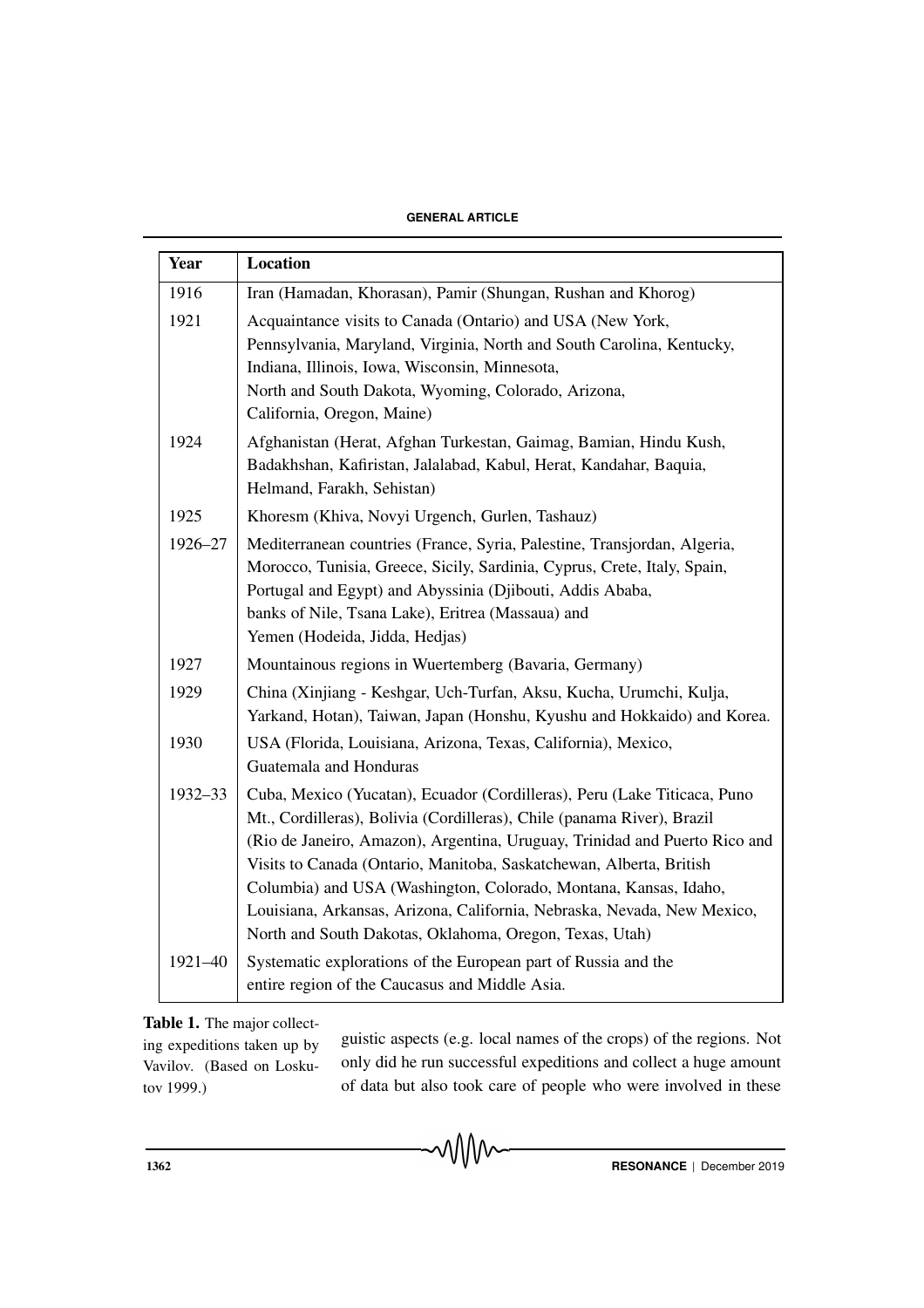

Figure 2. Vavilov in the field. (Image credit: Loskutov 1999 and VIR Archive.)

endeavours. Vavilov was particular about his attire and generally It is amusing to see wore a simple but elegant three-piece suit with a fedora hat even during fieldwork. It is amusing to see his handsome figure clad in this sophisticated attire with a bunch of plants in his hands and squatting down to look at the soil (*Figures* 2 and 3).

# Vavilov's handsome figure clad in this sophisticated attire with a bunch of plants in his hands and squatting down to look at the soil.

#### Important Contributions

#### *Law of Homologous Series in Hereditary Variability*

Vavilov collected a vast number of plant samples from all over the world. He analysed the traits shown by these plants across families, genera and species. Amidst the striking diversity of traits, he noticed that the series of variations were similar. These variations were in the morphological features that had a similar position, structure or evolutionary origin and, therefore, were called 'homologous'. Let us take one example. As cited in his classical paper [10] in 1922<sup>2</sup>, Vavilov showed that eight species of wheat <sup>2</sup>Reprinted in this issue of Rescould be divided into three groups. Let us consider the species, from Group I, *Triticum vulgare*, which is represented by various

*onance* under the Classics section.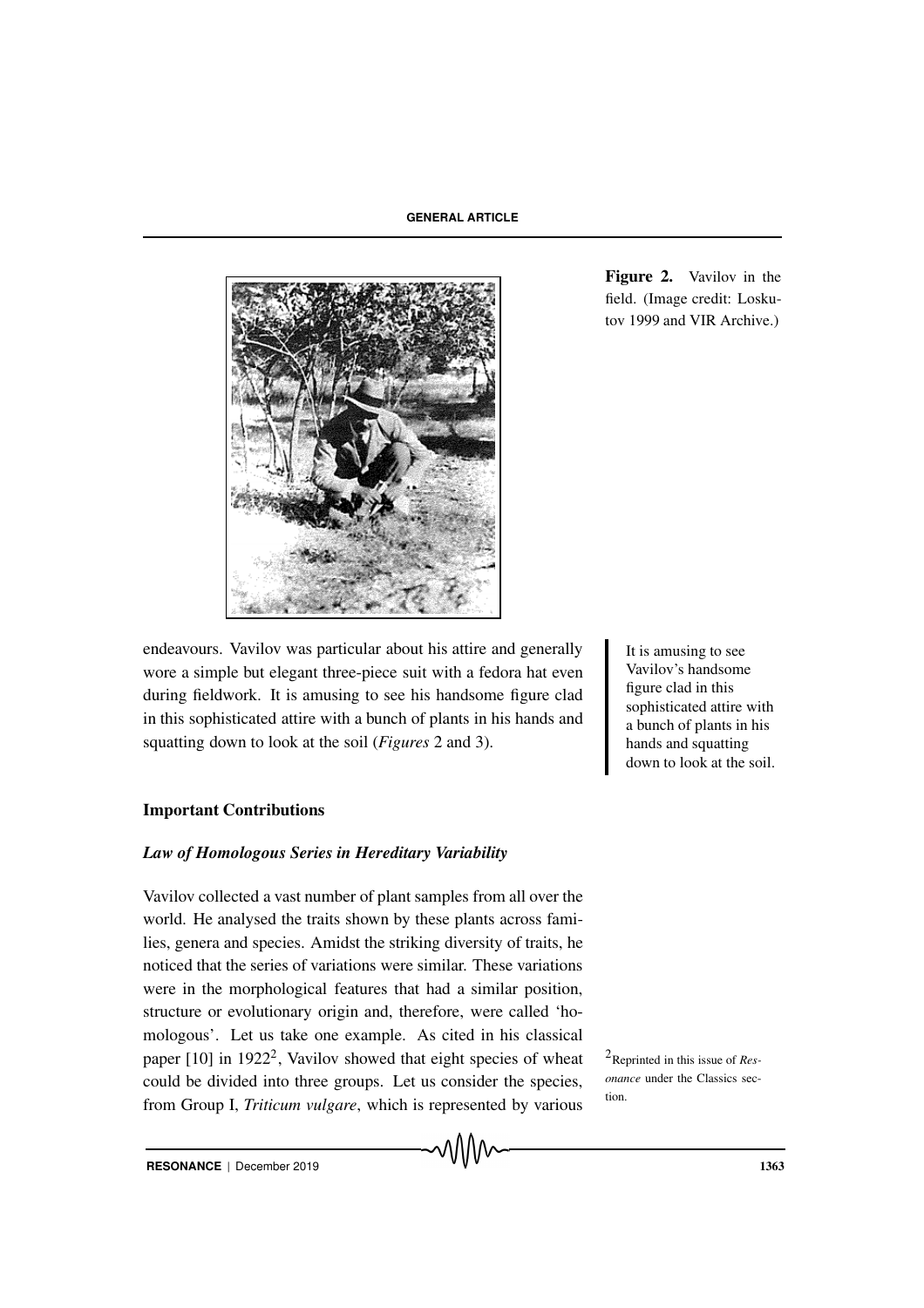Figure 3. Vavilov with his samples. (Image credit: Loskutov 1999 and VIR Archive.)



races which differ in the following traits:

- 1. Bearded, beardless, semi-bearded ears
- 2. White, red, grey, black ears
- 3. Smooth, hairy ears
- 4. White, red seeds
- 5. Winter, spring varieties and so on.

Vavilov observed that the other species from Group I also showed various races. He, further, observed that these races showed similar varieties with respect to the above mentioned traits. The species from Group II did not show the trait 'bearded' and its variations. But with respect to the other traits, there were simi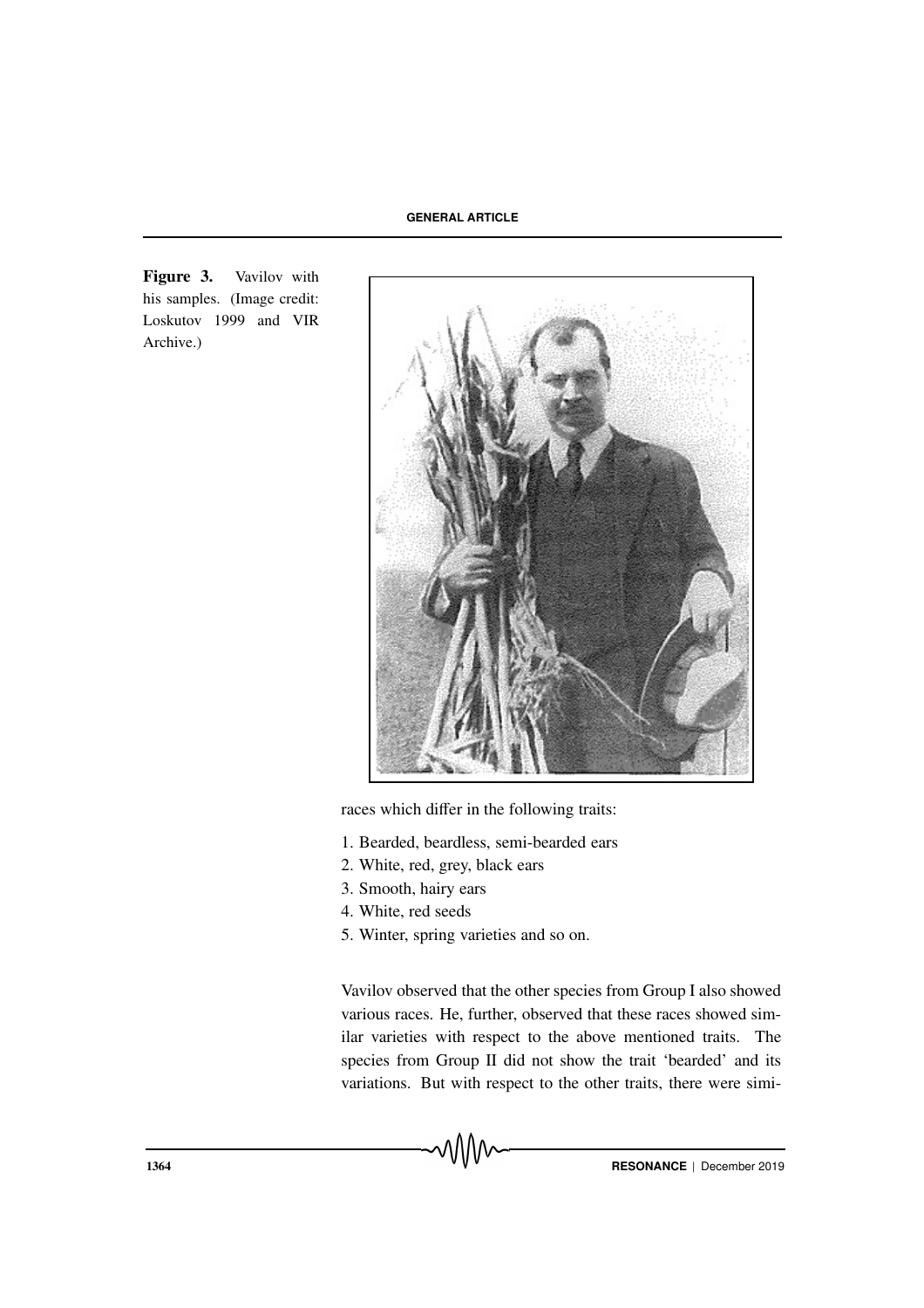lar variations – for example, there were variations with respect to colour and presence or absence of hair on ears. Similar variations were observed among the traits shown by races of species from Group III. He then went on to report the existence of such similar series of variations in crops like barley, oats, millets, cotton and so and so forth. What is the use of this observation of similar series of variation? On page 72 of his classical paper, Vavilov says, "...it is already evident that the similarity in series of polymorphism of allied Linneons, genera, and even of nearly related families, is so regular that it becomes possible to forecast, on this basis, the existence of forms and of varieties (and even Linneons), not yet discovered."

'Linneons' are species identified based on morphological fea-<br>
...it is already evident tures (nowadays, molecular markers such as DNA and protein sequences are also used to identify a species). Thus, Vavilov provided a rule that could have predictive power. Such laws or rules are rare in biology.

Based on previous and his own studies, Vavilov found that rye (Genus *Secale*) shows similar series of variations as wheat (Genus *Triticum*). During his 1916 expedition to Afghanistan, Vavilov had observed a wheat variety in which leaves did not have a structure called ligula (or ligule). This observation was new to science. This structure, ligula, is in the form of a strap-shaped outgrowth at the junction of the leaf and the leafstalk. A picture of this structure is shown in the classical paper printed in this issue (Plate IX). Based on the series of homologous variations, Vavilov expected to find a similar variety in rye as well. In his 1918 expedition to the Pamir mountains, he found the variety of rye without ligula! Vavilov cited many such examples. He also pointed out the presence of such homologous series not only at the phenotype but also at the genotype level. The law is now extended to the molecular genetic level as well [11], as seen in the genes for kernel retention and, to a certain extent, in the genes for flowering time. Let us take the example of the genes for kernel retention. In grasses, as the seeds or kernels mature, they shatter from their covering so that seed dispersal can occur. However, when we cultivate

that the similarity in series of polymorphism of allied Linneons, genera, and even of nearly related families, is so regular that it becomes possible to forecast, on this basis, the existence of forms and of varieties (and even Linneons), not yet discovered."

– Nikolai Vavilov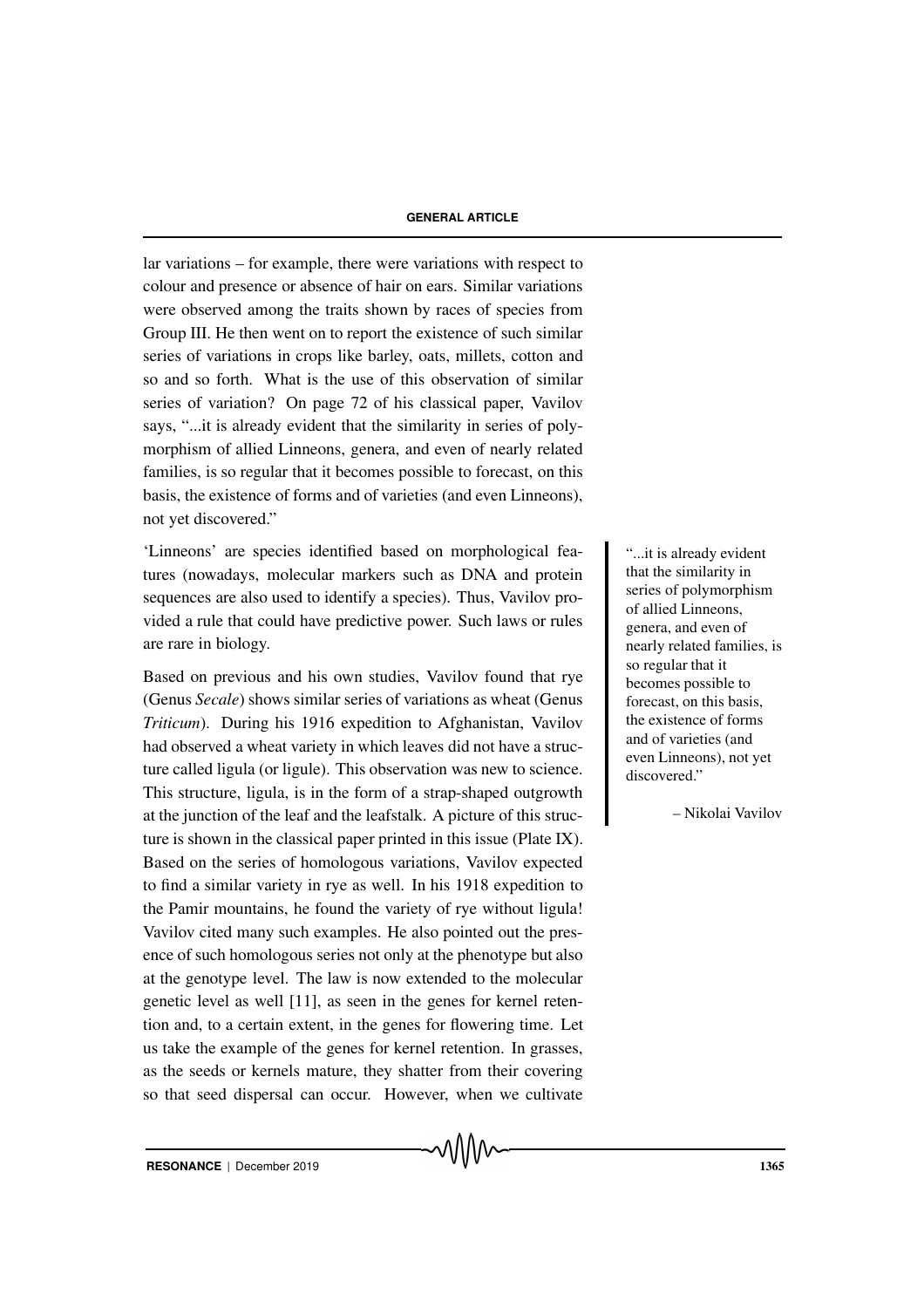grasses such as wheat, rice, rye, oats, barley and so on, for commercial purposes, we do not want the seeds to separate at the time of harvest, which would be a loss of grains for us. Thus, we have artificially selected those varieties in which seeds or kernels are retained on the plant and are not shattered. A gene called *Sh1* is found in wild sorghum and is associated with shattering. Three alleles of this gene are found in cultivated sorghum, in which mutations in the gene have led to the development of non-shattering varieties. Similar observations are noted in rice and maize. Such examples have become the modern application of Vavilov's 'homologous series in hereditary variability'.

# *Centre of Origin of Cultivated Plants*

From the analysis of data collected from a large number of plantcollecting expeditions across the world, Vavilov could see the distribution of cultivated crop plants and their wild relatives. Vavilov was not the first to ponder upon this distribution. A Swiss botanist, A. P. de Candolle, and Charles Darwin had also considered this topic. Vavilov had seen their views when he visited Darwin's personal library at the University of Cambridge. However, Vavilov developed it to a greater extent, adding his insights and observations. He realised that the distribution of cultivated plants was not random but was focused in specific regions of the world. These regions were also associated with higher diversity of wild relatives of the cultivated crop plants and other distantly related species. He noticed that the centres of cultivated crop plants were not located along the rivers but in the mountainous regions where primitive agricultural practices existed. Vavilov proposed that these were the centres where our cultivated crop plants originated. Such regions are called 'Vavilovian centres of origin' of cultivated plants. These regions have played an important role in the development of early human civilizations and migrations [12]. Vavilov was a true scientist who kept on updating his knowledge and revising his theories as new information came in. This aspect is evident from the fact that Vavilov initially proposed three centres in 1924, then revised them to five, then to

From the analysis of data collected from a large number of plant-collecting expeditions across the world, Vavilov could see the distribution of cultivated crop plants and their wild relatives.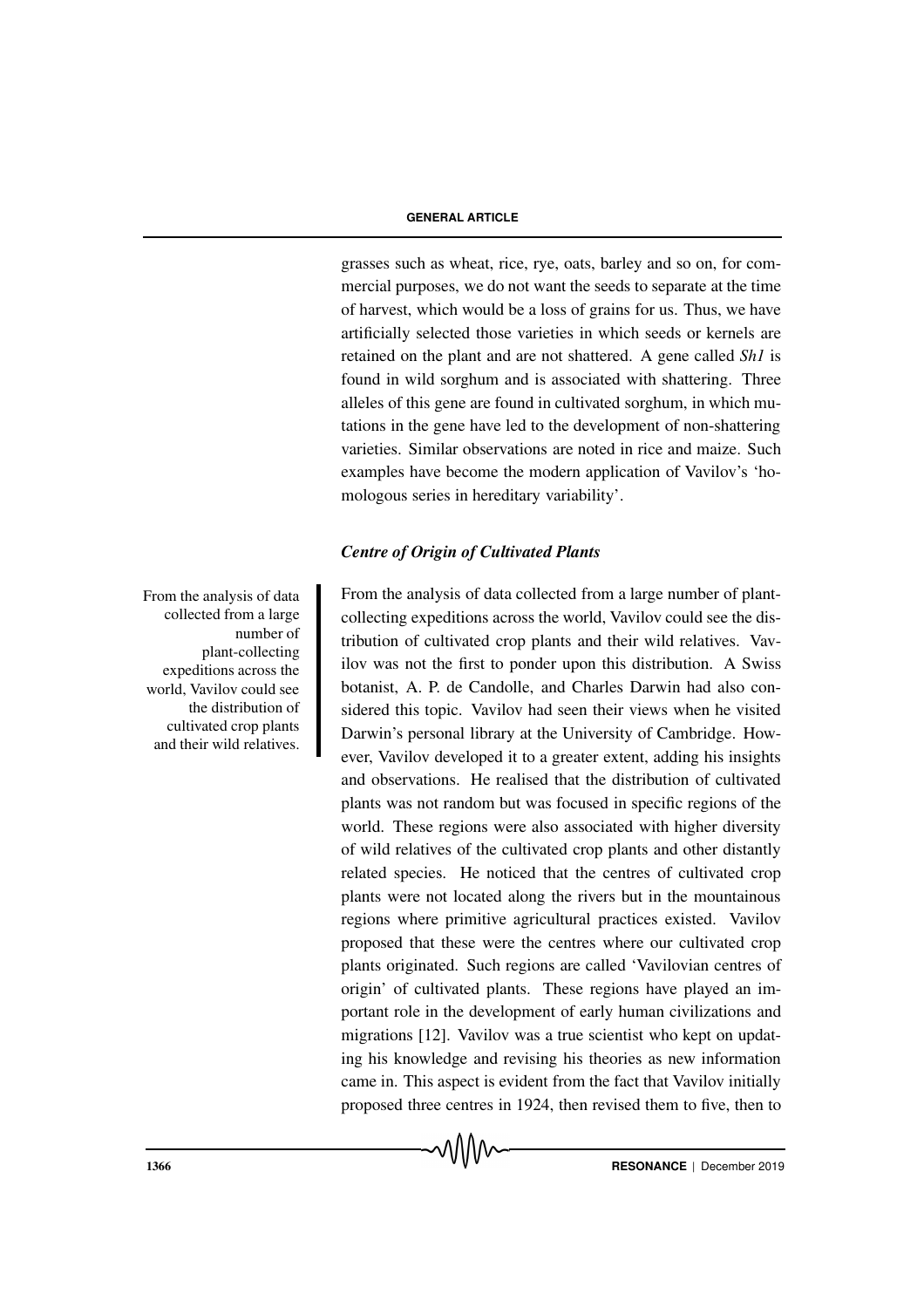

eight centres in 1934 as he gathered more data, and eventually to seven centres in 1940. Today, after a lot of debate, investigations and refinements, these regions are called the 'centres of diversity'. *Figure* 4 shows a world map with eight centres of origins of cultivated plants. *Table* 2 lists the details of these centres.

#### *Genetic Erosion*

Vavilov had realised the importance of the wild relatives of cultivated plants. These wild relatives could be used to develop and/or improve crop plants, through systematic plant breeding experiments to make them resistant to diseases and pests and tolerant to the harsh climatic conditions. He also realised, much ahead of his time, that this diversity could be lost due to man-made or natural reasons leading to genetic erosion. He could see that this erosion could be prevented by documenting and preserving the diversity. Therefore, the diversity of crop plants and their wild relatives needed to be preserved. He brought the plant sam-<br>Vavilov brought the plant ples (seeds, fruits, stems, etc.) back to his institute where these samples were stored, thus creating 'seed banks' or 'gene banks'. During Vavilov's time, the modern storage conditions required to keep seeds viable were not available. Thus, the collected seeds had to be germinated and grown into plants. Then new seeds were harvested to be returned to the gene bank. These seeds were also used to develop new varieties of crops across Russia in varied en-

Figure 4. Vavilovian centres of origin (now called 'diversity') of cultivated plants.

(Reprinted with permission from Hummer and Hancock, *HortScience*, Vol.50, No.6, pp.780–783, 2015.)

> samples (seeds, fruits, stems, etc.) back to his institute where these samples were stored, thus creating 'seed banks' or 'gene banks'.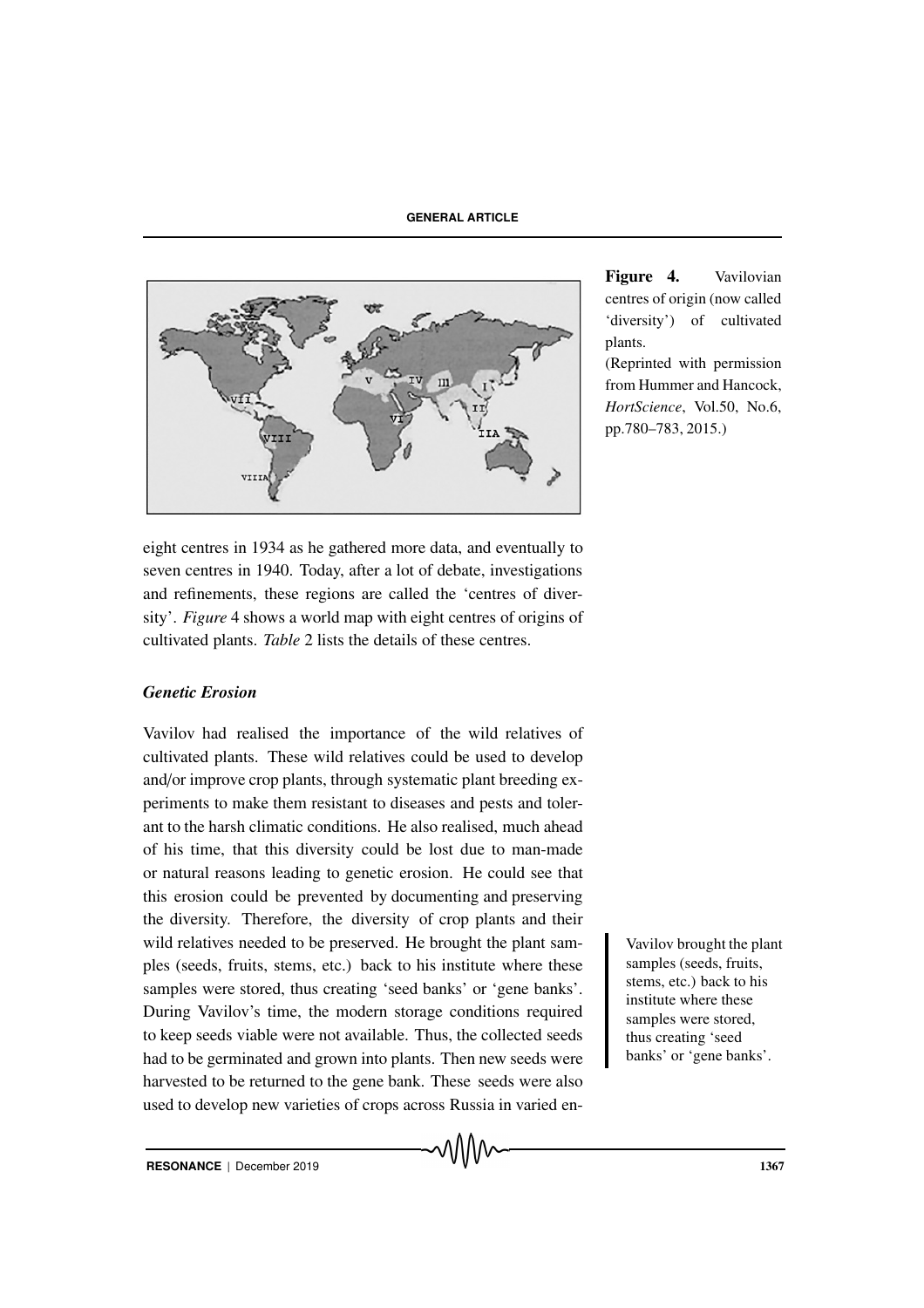#### **GENERAL ARTICLE**

| <b>Centres of Origin</b> | <b>Description</b>                                                                                             |
|--------------------------|----------------------------------------------------------------------------------------------------------------|
| I. East Asian            | Includes central and western China, Korea, Japan and Taiwan.                                                   |
| Centre                   | Native regions for soya beans, millet, many vegetable and<br>fruit crops.                                      |
| II Hindustani            | Includes tropical Indian, Indochina region, southern China                                                     |
| Centre                   | and islands of south-eastern Asia. Native region for rice, sugarcane,<br>tropical fruit and vegetables.        |
| III. Inter               | Includes mountains of Asia minor, Iran, Syria, Palestine                                                       |
| <b>Asiatic Centres</b>   | Trans-Jordania, Afghanistan, Inner Asia, North-western India.<br>Native region for wheat, rye and fruit trees. |
| <b>IV.</b> Caucasian     | Includes Caucasian region. Native for temperate fruit trees,                                                   |
| Centre                   | wheat and rye.                                                                                                 |
| V. Mediterranean         | Includes countries bordering the Mediterranean Sea. Native for                                                 |
| Centre                   | many vegetables and forage crops including olive and<br>carob tree.                                            |
| VI. Abyssinian           | Native for teff, niger seed plant, banana, coffee.                                                             |
| Centre                   |                                                                                                                |
| VII. Central             | Includes southern part of North America, Mexico, the West Indies                                               |
| American                 | islands. Native for maize, cotton, beans, pumpkins, cocoa,                                                     |
| Centre                   | avocado and subtropical fruits.                                                                                |
| VIII. Andean             | Includes Andean mountain range. Native for tuber bearing                                                       |
| Centre                   | crops such as potato, quinine tree and coca bush.                                                              |

Table 2. Details of Vavilovian centres of origin of cultivated plants. (Adapted from Hummer and Hancock, *HortScience*, Vol.50, No.6, pp.780–783, 2015.)

vironmental conditions. Gradually, newer methods of seed storage were found. The seed bank at his institute was the largest seed bank of his time. Today, 11 primary global gene banks are part of the Consultative Group on International Agricultural Research (CGIAR) [13]. India is also a part of this group, in the form of the International Crops Research Institute for the Semi-Arid Tropics (ICRISAT) and manages 1,25,000 accessions.

Apart from these major contributions, Vavilov also developed many disease resistant and harsh climate tolerant crop varieties, thus contributing to plant breeding.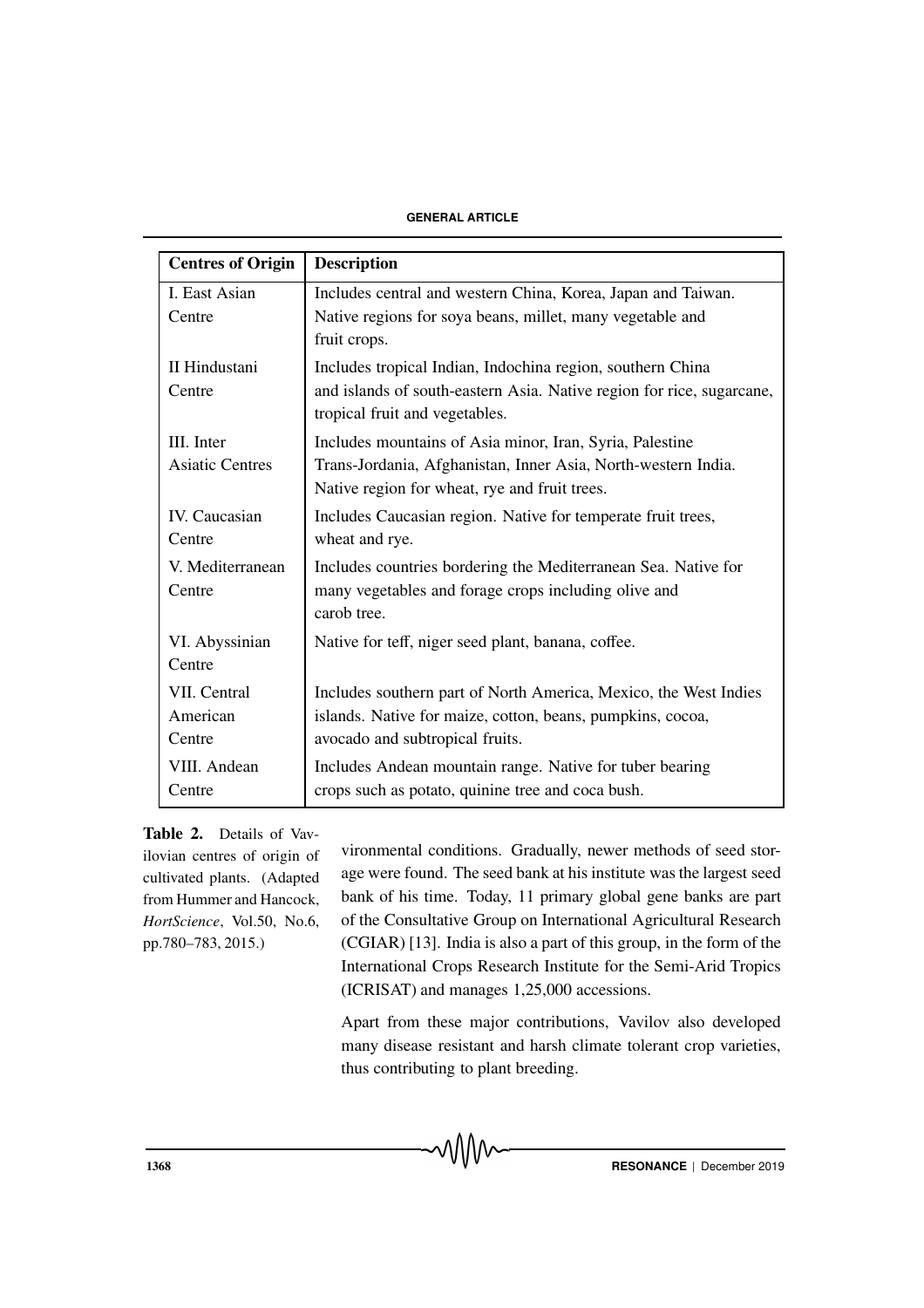#### Promotor and Organizer of Science

From 1921 to 1940, Vavilov served as the Director of the Bureau of Applied Botany in Petrograd (now Saint Petersburg) and its successor institutions. He often had to struggle with meagre funds. As the Director, he encouraged young people to join the in-<br>From 1921 to 1940, stitution, developed contacts with scientists abroad, invited them to his institute, attended conferences abroad (*Figure* 5), developed studies on plant genetics, taxonomy, agro-economics, crop evolution, plant introduction and crop improvement, and successfully increased the scientific publications of the institute. During 1929– 35 he was the President of Lenin All-Union Academy of Agricultural Sciences (VASKhNIL) which included 111 research institutions, 206 specialized zonal stations, 26 agricultural research stations, 36 breeding centres and 28 affiliates of central research institutes under its wing.

# Tragic End

After the revolution of 1917, Russian agriculture started declining, riddled by frequent famines. This decline became severe during Stalin's regime. Food production was badly affected due to civil war, periodic droughts in the crop-producing regions, and rising industrialization. Further implementation of collectivization policy of re-organization of the USSR's production so that it was owned and managed by the government contributed immensely to decreased production. Stalin wanted a quick solution. It was in this background that Trofim Lysenko rose in 1927. His claims of improved wheat yield garnered great publicity. He claimed that winter wheat could be made sowable in spring if the seeds were frozen before planting. This process of 'vernalization' made him rise and shine in Stalin's eyes. Vavilov had taken problems of famine to his heart and was open to any agricultural practice that could solve these. Thus, he initially supported Lysenko. He invited Lysenko to his institute and his experimental farms in order to find out more about Lysenko's experiments. He also recommended Lysenko to become a corresponding memVavilov served as the Director of the Bureau of Applied Botany in Petrograd (now Saint Petersburg) and its successor institutions. He often had to struggle with meagre funds. As the Director, he encouraged young people to join the institution, developed contacts with scientists abroad, invited them to his institute, attended conferences abroad (*Figure* 5), developed studies on plant genetics, taxonomy, agro-economics, crop evolution, plant introduction and crop improvement, and successfully increased the scientific publications of the institute.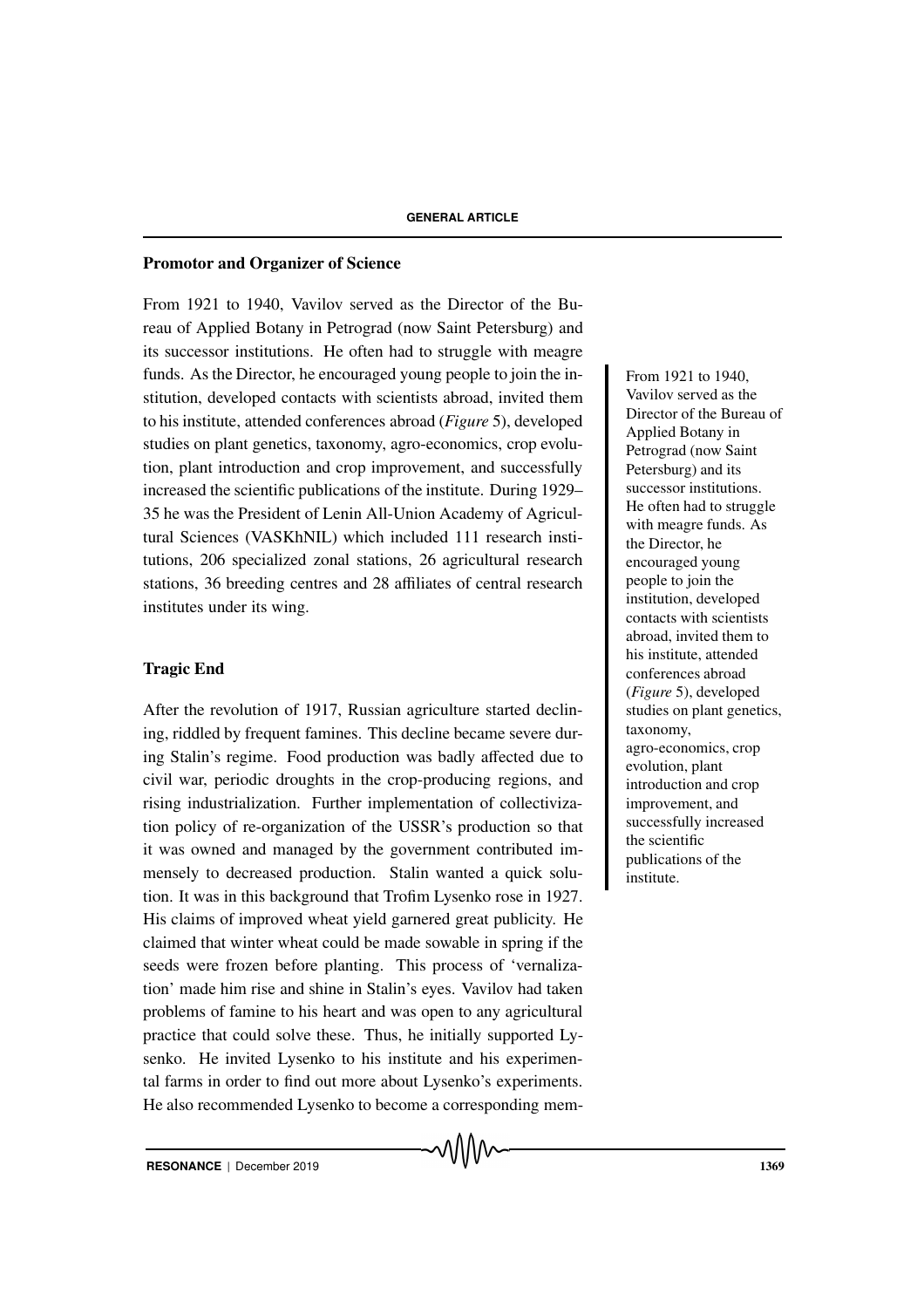Figure 5. Vavilov with Thomas Hunt Morgan and Nicolay Timofeyev-Ressowsky at the Sixth International Genetics Congress in Ithaca, NY. (Image credit: Loskutov 1999 and VIR Archive.)



ber of the Academy of Science. However, it was soon realised that Lysenko's data were fabricated. Lysenko and his supporters had rejected Mendel's law of inheritance and genetics. Vavilov was given three years to solve the problem of food shortage by Stalin. This was an impossible task. Developing improved crop varieties usually took about a decade. The impatient and ruthless government charged Vavilov and geneticists like him with treason. They were called 'wreckers', 'saboteurs' and 'enemy  $3$ Opposing political and social of people'. Genetics was considered to be reactionary<sup>3</sup>. Vavilov was denied permissions to conduct international expeditions, to go abroad or to interact with scientists of the world. The 7th International Congress of Genetics that he wanted to arrange in Moscow in 1936 was cancelled. The meeting was shifted to Ed-

progress.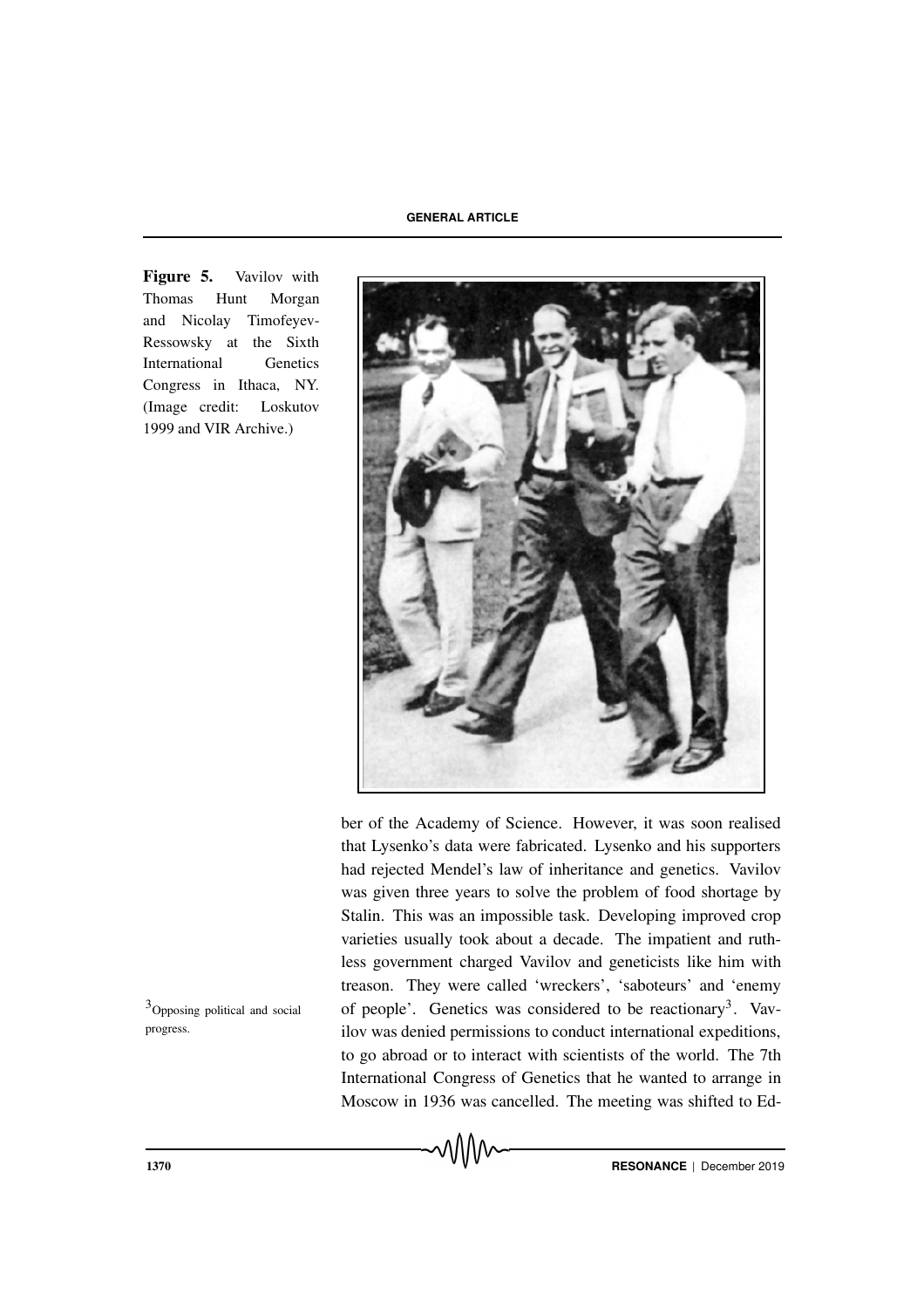

Figure 6. Mugshot of Vavilov taken in prison. (Image credit: Loskutov 1999 and VIR Archive.)

inburgh. Though the international community elected Vavilov as the Honorary President for the meeting to be held in 1939, Stalin's government did not allow him to attend the meeting. In 1938, Lysenko became the President of Lenin Academy, the topmost position in the hierarchy of agricultural science in the country. He was now Vavilov's boss! All around Vavilov, many geneticists were getting jailed or executed. Vavilov was, of course, worried but undeterred to stand by science and keep up his fight against the wrong views. At the meeting of All-Union Institute of Plant Industry in 1939, Vavilov gave a talk in which he said, "We shall go into the pyre, we shall burn, but we shall not retreat from our convictions." Eventually, in 1940, when Vavilov was we shall go into the on an expedition in Ukraine, he was arrested and jailed (*Figure* 6). He was interrogated for several months, each session lasting 10–12 hours, mainly at nights. It is said that he underwent about 400 interrogations! His initial sentence of execution was commuted to twenty years of imprisonment in corrective labour camp. His pleas for pardon were ignored. He was put in solitary confinement. It is amazing to know that Vavilov still kept up his resilience and started writing a book on the global evolution of agriculture since ancient times. Of course, no material survived. The prisoners were given two spoons of kasha (Russian porridge

pyre, we shall burn, but we shall not retreat from our convictions."

– Nikolai Vavilov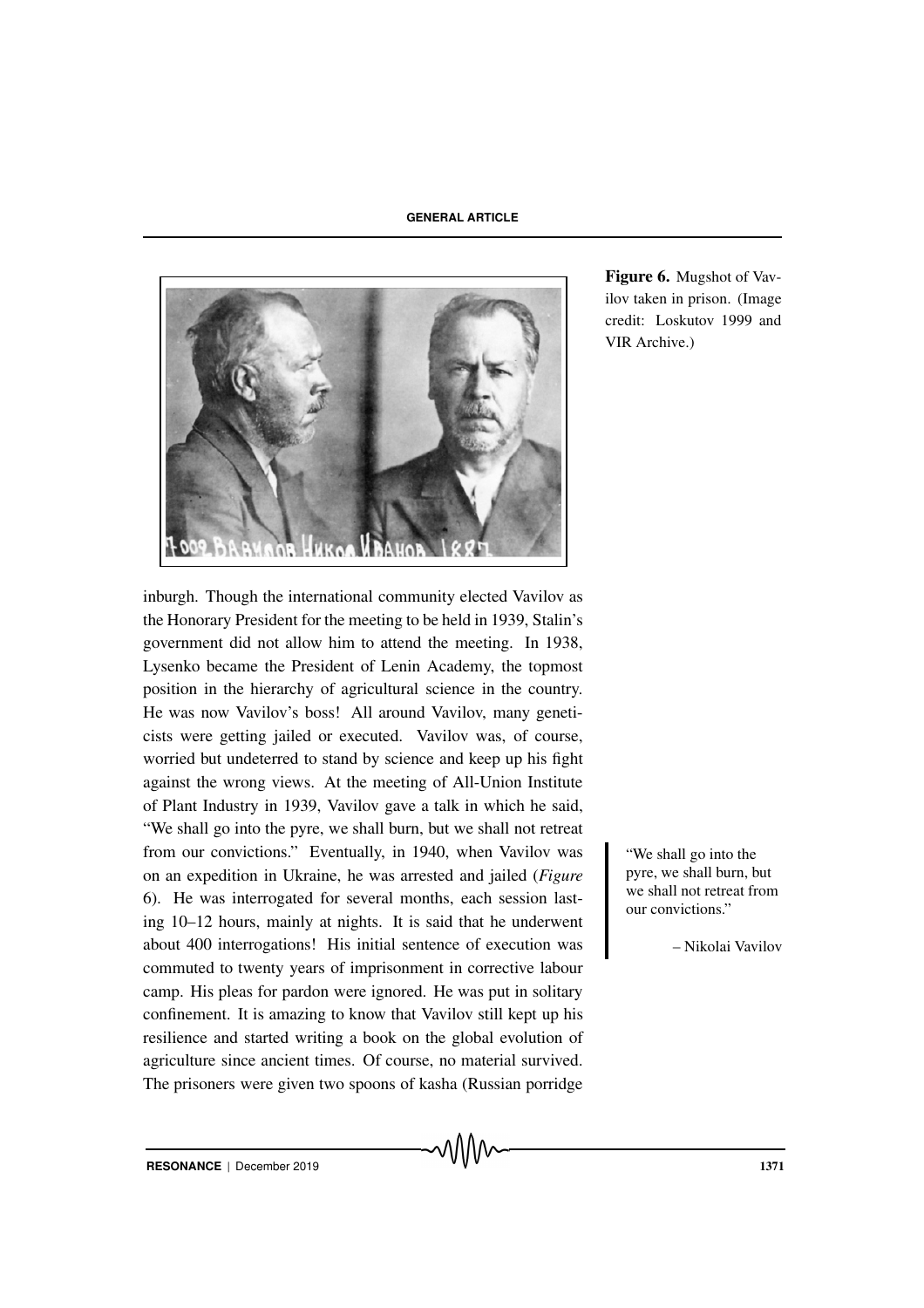Figure 7. Vavilov on postal stamps. (Re-printed with permission from J. Janick, *HortScience*, Vol.50, No.6, pp.772–776, 2015.)



made of grains boiled in water or milk; for prisoners it must have been in water!), a small cup of soup made from rotten tomatoes with a piece of fish for lunch, and one spoon of kasha for supper. The prisoners were not allowed to receive any parcels, to meet any relatives, friends or colleagues. They were denied any exercise. Eventually, on 26th January 1943, the man who wanted to free people from hunger, died of hunger in the prison located in the same city (Saratov) where his second wife (Yelena Barulina) and son (Yuri Vavilov) were living without even knowing about his existence in the prison. There is no grave for Nikolai Vavilov or headstone marking his resting place because his body was dumped in an unmarked ditch, a mass grave for bodies of prisoners. Thus, Vavilov became a nonperson and was never mentioned until his name was rehabilitated in 1950s.

# Revival

In 1955, in Nikita Khrushchev's regime, Vavilov's name was rehabilitated. His work was published posthumously. The All-Union Institute of Plant Industry was renamed, in 1967, as the N. I. Vavilov All-Russian Institute of Plant Genetic Resources (VIR) [14]. Vavilov was honoured on Russian postage stamps in 1977 and 1987 (*Figure* 7). Vavilov's legacy will continue in the form